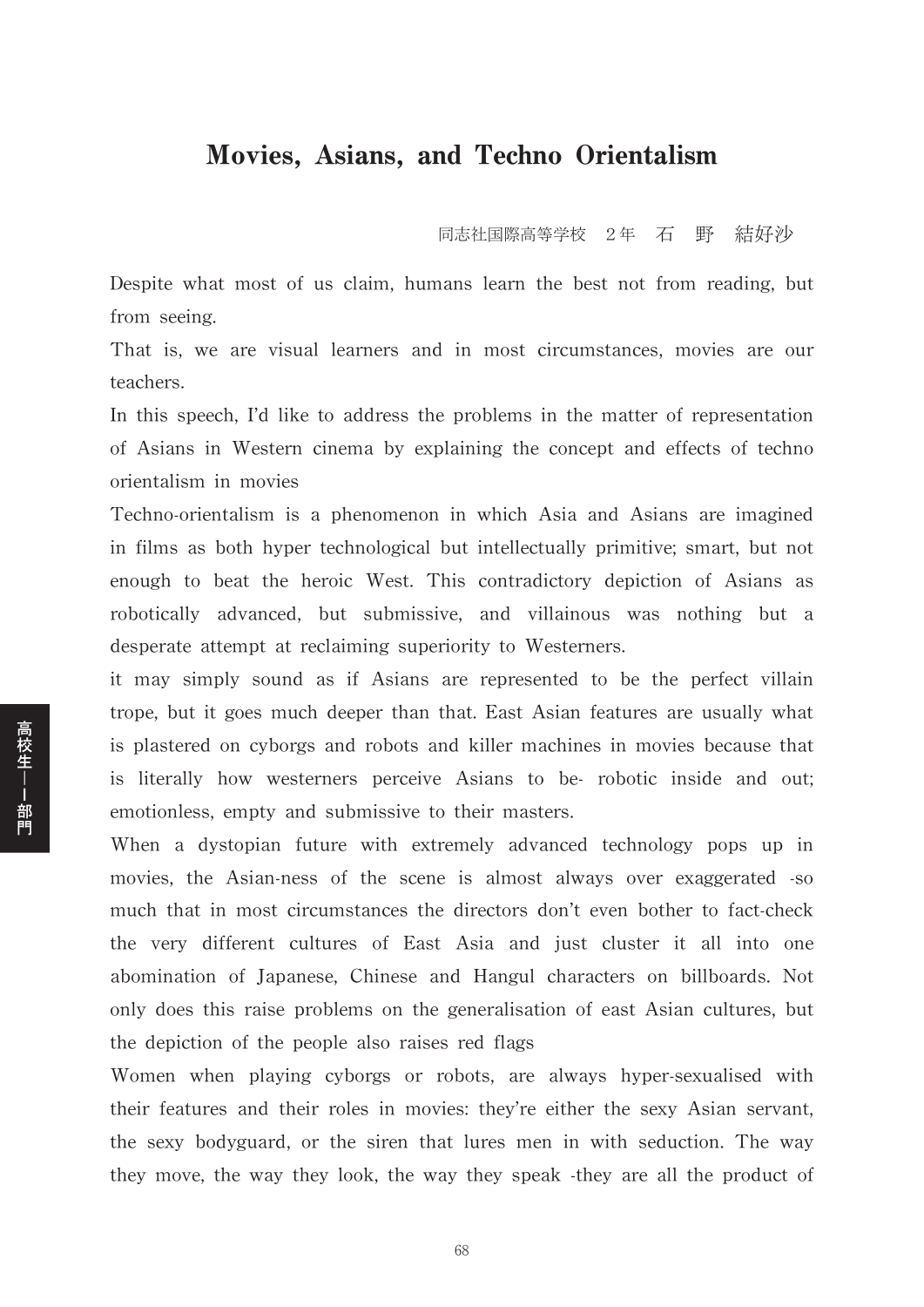a society that has had no problem with fetishizing their very existence -reducing their identity to be nothing but objects to be exploited. The role men play is no less degrading- either the merciless, evil, rich villain, or the rows and rows of highly educated, factory workers, slaving away on minimum wage and robot-like obedience.

This view of Asians as an expendable labor force can be traced back to the Chinese Exclusion Act of 1882, where such things were claimed in court: Chinese laborers were built to withstand physical deprivations, but Americans weren't. Chinese people were intelligent, yes, but also obedient -again, something Americans were apparently not. The publication went further on to claim that, biologically, European descendants and the Chinese differed because the latter did not require safety or shelter or sustenance.

But why did westerners feel the need to put Asians in a bad light?

The answer is simple: people tend to do silly things when feeling threatened.

One of the first instances of techno-orientalism was the character Fu Manchu, created in 1912 portrayed as the archetype evil mastermind with slanted eyes, and an evil mustache. Fu Manchu represented the western ambivalences towards what lay in the East and that manifested strange contradictions to calm their nerves with thoughts like:

The Asians were smart but not smart enough to beat them.

Yes, Asians may have technology but they will surely use it for evil and so the West had to take over.

高校生---部門

Asians could not be trusted, but they would make great workers.

Japan soon prospered and had the dubious honour as the original technoorient in the 80s with the help of the cyberpunk movement so the West averted their eyes from China and focused their gaze on Japan. Japanese tech companies started popping up in every major American city so the west retaliated with Hollywood. The movie Blade Runner was created, with a dystopian city that looked a lot like modern Beijing, but it had a Japanese Geisha on their billboard. The Matrix did the same. Then the women in movies like Ex Machina, Metropolis, and Cloud Atlas were portrayed as robots; built to obey and abide and look beautifully Asian while doing so. Since the growth of both economies after the Second World War, the West

69